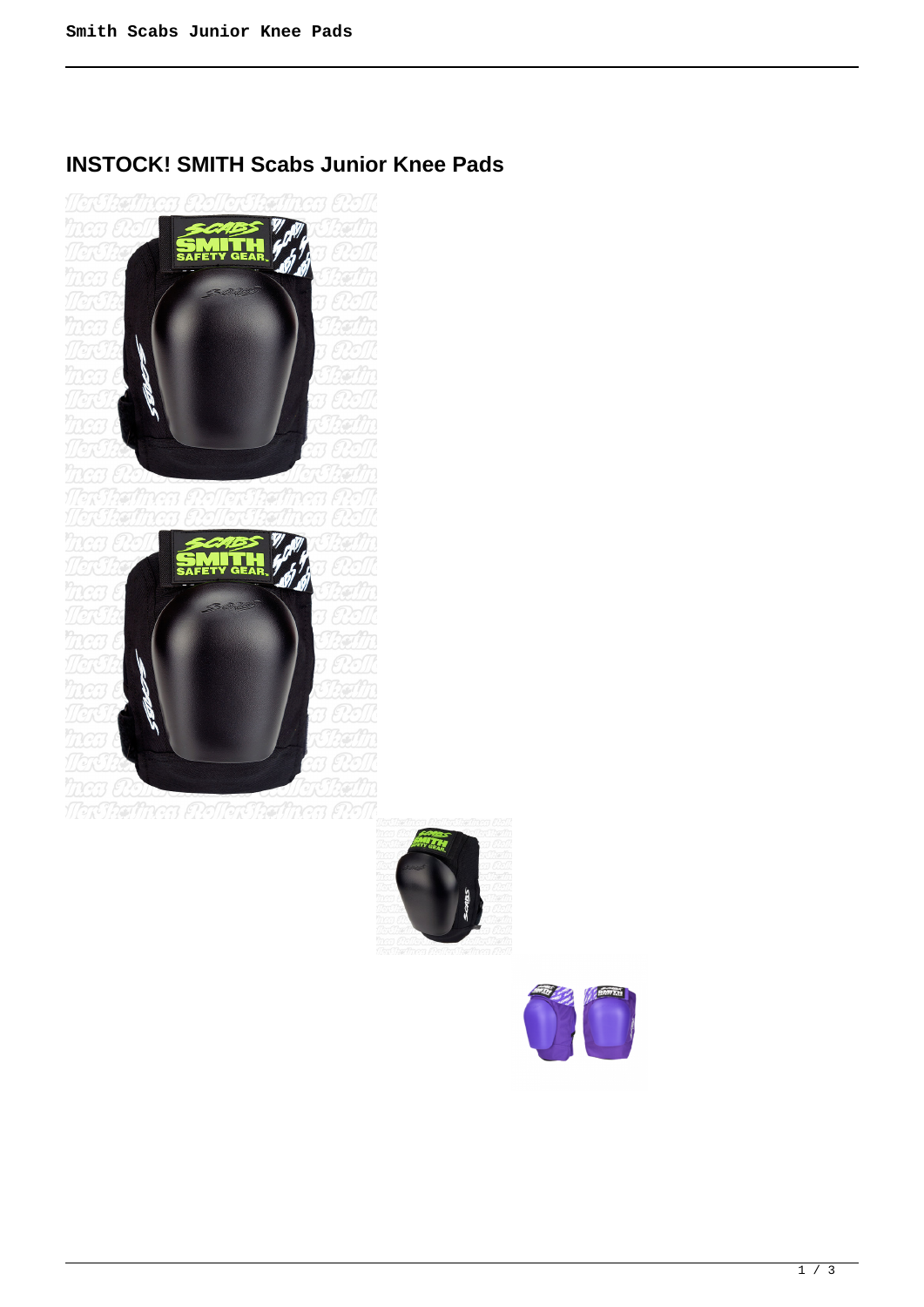

The excellent protection and comfort of a long-standing favorite in Derby, Scabs Knee Pads - NOW Available for Juniors!

Rating: Not Rated Yet **Price**  Base price with tax \$75.00

Price with discount \$55.00

Salesprice with discount

Sales price \$55.00

Sales price without tax \$55.00

Save: \$-20.00

Tax amount

In Stock<br>Shins In: 24 Hours

[Ask a question about this product](https://rollerskatin.ca/index.php?option=com_virtuemart&view=productdetails&task=askquestion&virtuemart_product_id=653&virtuemart_category_id=40&tmpl=component)

### Description

### **Built for young skaters and built to last!**

The excellent protection and comfort of a long-standing favorite in Derby, Scabs Knee Pads - NOW Available for Juniors! Built for extreme sports and preferred by Derby Pros, these knee pads are perfect for junior derby or outdoor skating. Smith Scabs Junior Knee Pads are designed to provide great protection while also being easy to put on and remove. Built for specifically for young skaters and built to last! Available in white or black knee cap colours.

### **FEATURING:**

• Shrunken version of adult sized knee. Great length and width so it doesn't move and fits snug on their lil knees.

- Removable foam This gives you the option to be able to wash those stinky lil pads!
- Triple Foam cushion provides great protection and comfort
- Quick Release butterfly straps are quick to put on and remove No more taking the skates off to get pads on and off

• Double strap - Top and bottom straps to help secure the elbow pad so their is no movement or slippage. Used with higher grade elastic straps to help hold into place.

- Made with the top quality Abrasion resistant material to provide the best protection on the market.
- Replaceable knee caps allow easy maintenance and long-term use
- Package comes with specific left and right knee pad

**SIZING Guidelines:** Please measure Approx. 1.5" above knee joint

- **Size** Top Typic
	- Openi al ng Age
		- Rang
		- e